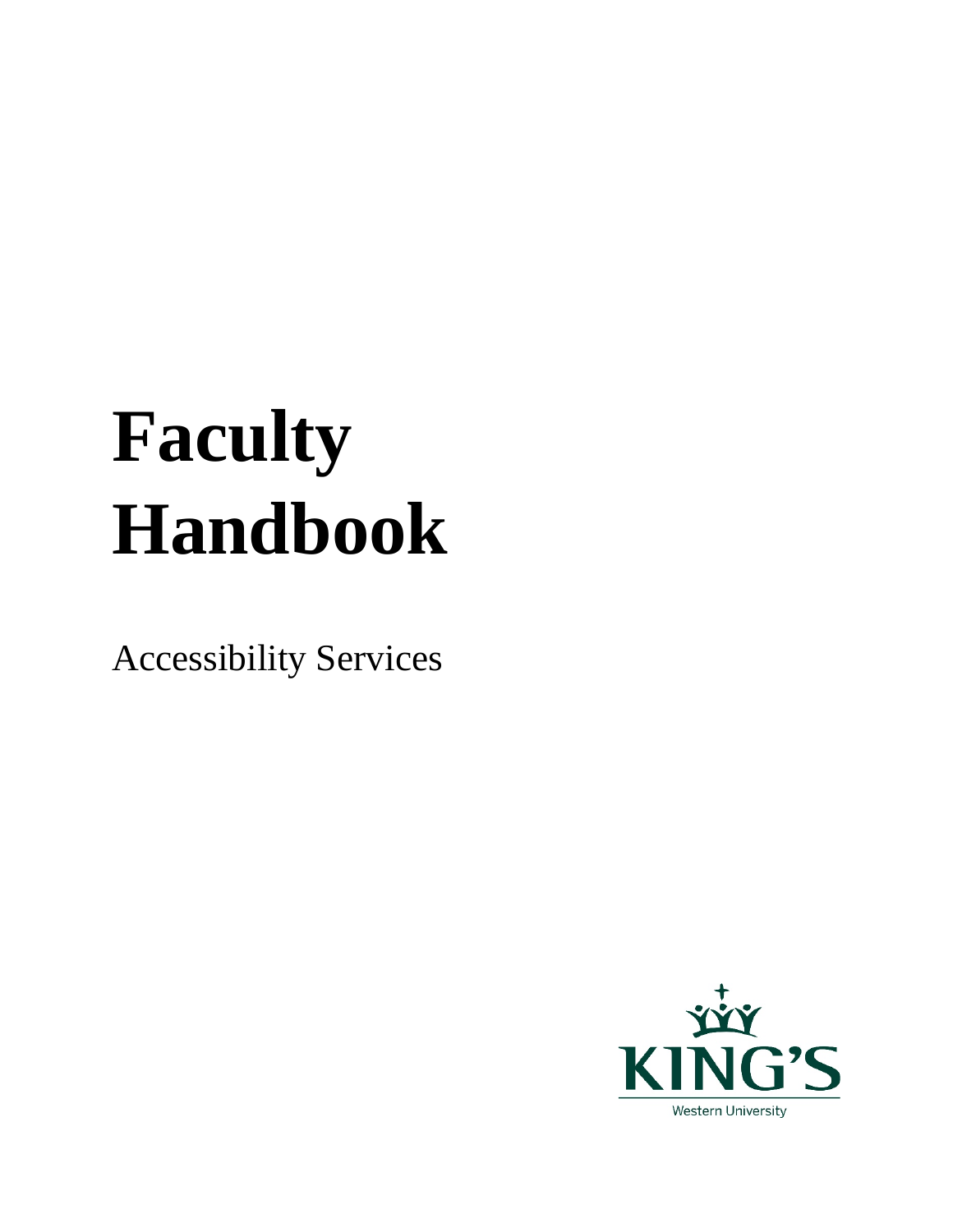### **Accessibility Services: Faculty Handbook**

#### **Table of Contents**

#### **Contact Information:**

#### **Accessibility Services**

King's University College 266 Epworth Avenue, London, ON, Canada N6A 2M3 Accessibility, Counselling & Student Development Phone: 519-433-3491ext 4321 Fax: 519-963-1013 Email: [acsd@kings.uwo.ca](mailto:acsd@kings.uwo.ca)

Office Hours: Monday to Friday 9:00 a.m. – 4:30 p.m.

Website:<https://www.kings.uwo.ca/current-students/student-services/accessibility-services/>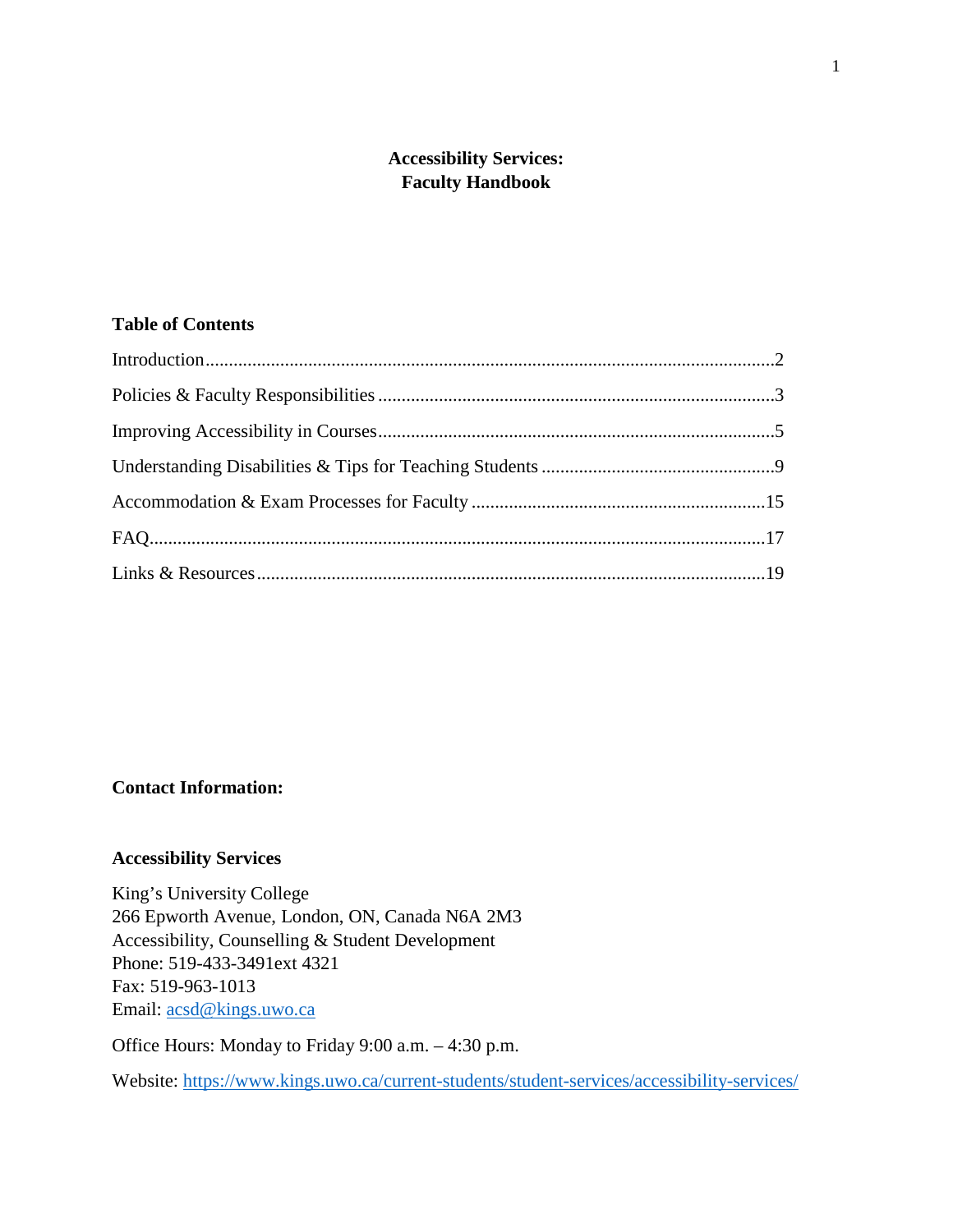## **Introduction:**

*"King's commitment to offering quality service and providing its good and services in a way that respects the dignity and independence of people with disabilities is aligned with its mission, vision and values. Please join us and the rest of the King's community by continuing to build accessibility into the College's culture."*

King's University College is committed to achieving barrier-free accessibility for persons with disabilities studying, visiting and working at King's. As part of this commitment, there are a variety of services, groups and committees on campus devoted to promoting accessibility and to ensuring that individuals have equitable access to services and facilities.

In providing services for students with disabilities, it is critical that Faculty, Students, Physical Plant, and Accessibility Services staff work together to create an inclusive, barrier-free, open and supportive learning environment.

This **Faculty Handbook** was developed to provide information relevant to the interests of Faculty. In the following pages, we hope to familiarize you with:

- Policies & Faculty Responsibilities
- **Improving Accessibility in Courses**
- $\blacksquare$  Understanding Disabilities & Tips for Teaching Students
- Accommodation & Exam Process for Faculty
- $FAO$
- $\blacksquare$  Links & Resources

We trust that this guide clarifies the responsibilities of the Faculty and we hope that instructors and TAs will feel supported in their efforts to provide an optimal learning environment, not only for students with disabilities but for all students they encounter.

If you have any questions, or there is something you would like included in these pages, please contact the Student Affairs Intake Assistant at: 519-433-3491 ext. 4321.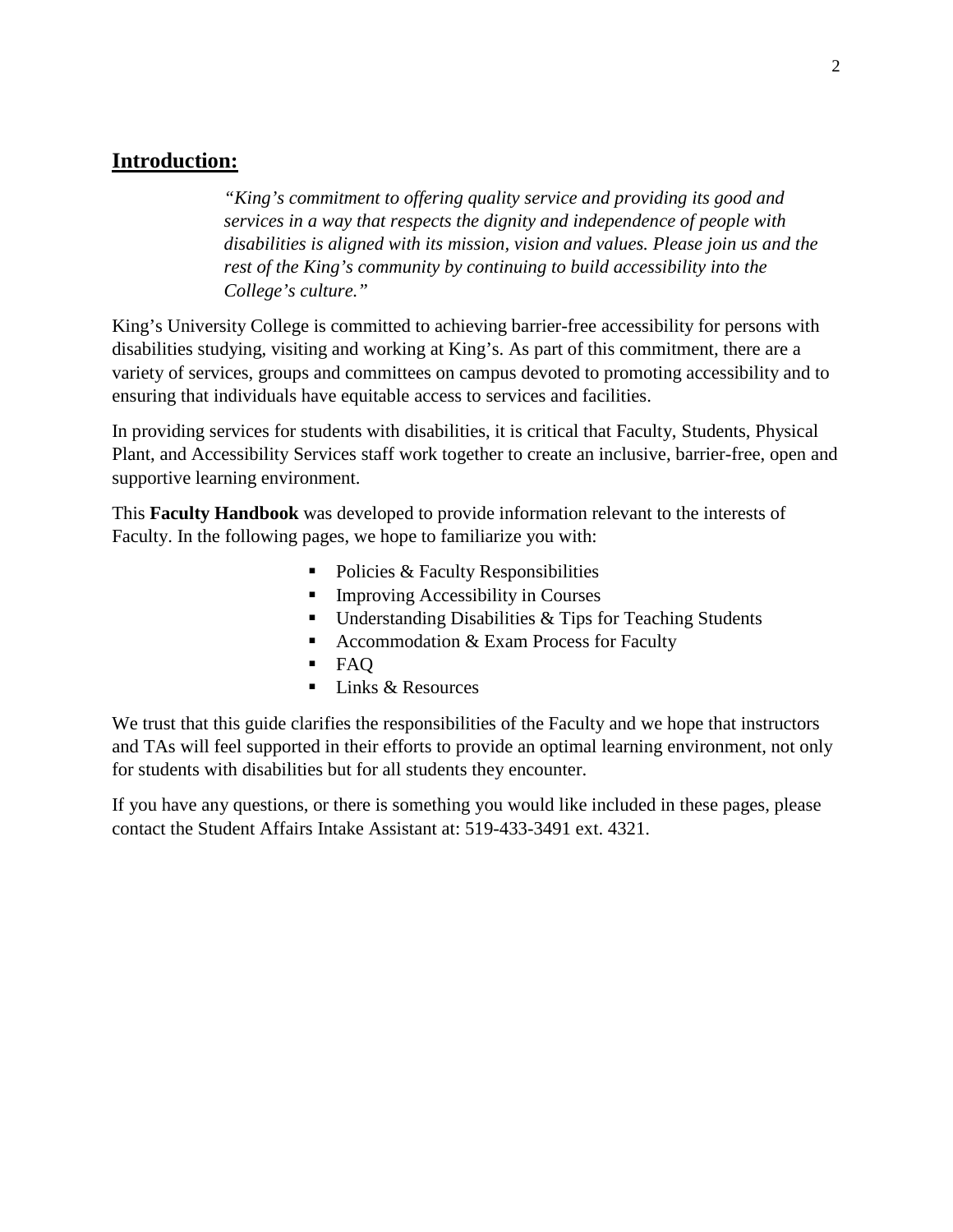# **Policies & Faculty Responsibilities:**

King's welcomes and celebrates diversity and is committed to increasing accessibility for those who come here to learn, work, or visit. An accessible environment is the result of efforts from across the entire campus, including those of faculty in the teaching and learning environment. By using relevant teaching strategies, faculty, teaching assistants, librarians and archivists can help increase the accessibility of the teaching/learning experience for students with disabilities. By law, each person who interacts with students, alumni, visitors, retirees or other members of the public is required to know and follow Ontario's accessibility legislation. Following the principles and regulations of legislation and policy will help meet the needs of all students.

#### **King's Accessibility Policy:**

#### <https://www.kings.uwo.ca/kings/assets/File/policies/Accessibility-Policy.pdf>

- 1. King's University College is committed to recognizing the dignity and independence of all staff, students, faculty and visitors and seeks to ensure that persons with disabilities have genuine, open and unhindered access to College services, facilities, accommodation, employment, buildings, structures and premises.
- 2. The College will comply with all applicable Federal, Provincial and Municipal legislation with respect to accessibility and will implement the standards specified under the Accessibility for Ontarians with Disabilities Act, 2005 ("AODA, 2005").
- 3. Policies, procedures, and practices with respect to accessibility, including those required under the AODA, 2005 and its accompanying standards shall be made available on the College's accessibility website at: [https://www.kings.uwo.ca/about-kings/facts-and](https://www.kings.uwo.ca/about-kings/facts-and-information/administrative-departments/hr/accessibility/aoda/)[information/administrative-departments/hr/accessibility/aoda/](https://www.kings.uwo.ca/about-kings/facts-and-information/administrative-departments/hr/accessibility/aoda/)

#### **Faculty Handbook on the Implementation of the Policy on Academic Accommodations for Students with Disabilities:**

[https://www.uwo.ca/univsec/pdf/academic\\_policies/appeals/accommodation\\_disabilities\\_handbo](https://www.uwo.ca/univsec/pdf/academic_policies/appeals/accommodation_disabilities_handbook.pdf) [ok.pdf](https://www.uwo.ca/univsec/pdf/academic_policies/appeals/accommodation_disabilities_handbook.pdf)

#### **Western's Policy on Academic Accommodation for Students with Disabilities:**

[https://www.uwo.ca/univsec/pdf/academic\\_policies/appeals/accommodation\\_disabilities.pdf](https://www.uwo.ca/univsec/pdf/academic_policies/appeals/accommodation_disabilities.pdf)

#### **King's Harassment and Discrimination Policies:**

[https://www.kings.uwo.ca/kings/assets/File/policies/Harassment\\_and\\_Discrimination\\_Policy.pdf](https://www.kings.uwo.ca/kings/assets/File/policies/Harassment_and_Discrimination_Policy.pdf)

Consistent with the College's mission and the Ontario Human Rights Code, this policy responds to King's commitment to provide a workplace and learning environment where everyone is treated with respect and dignity. It also provides a process for handling of complaints of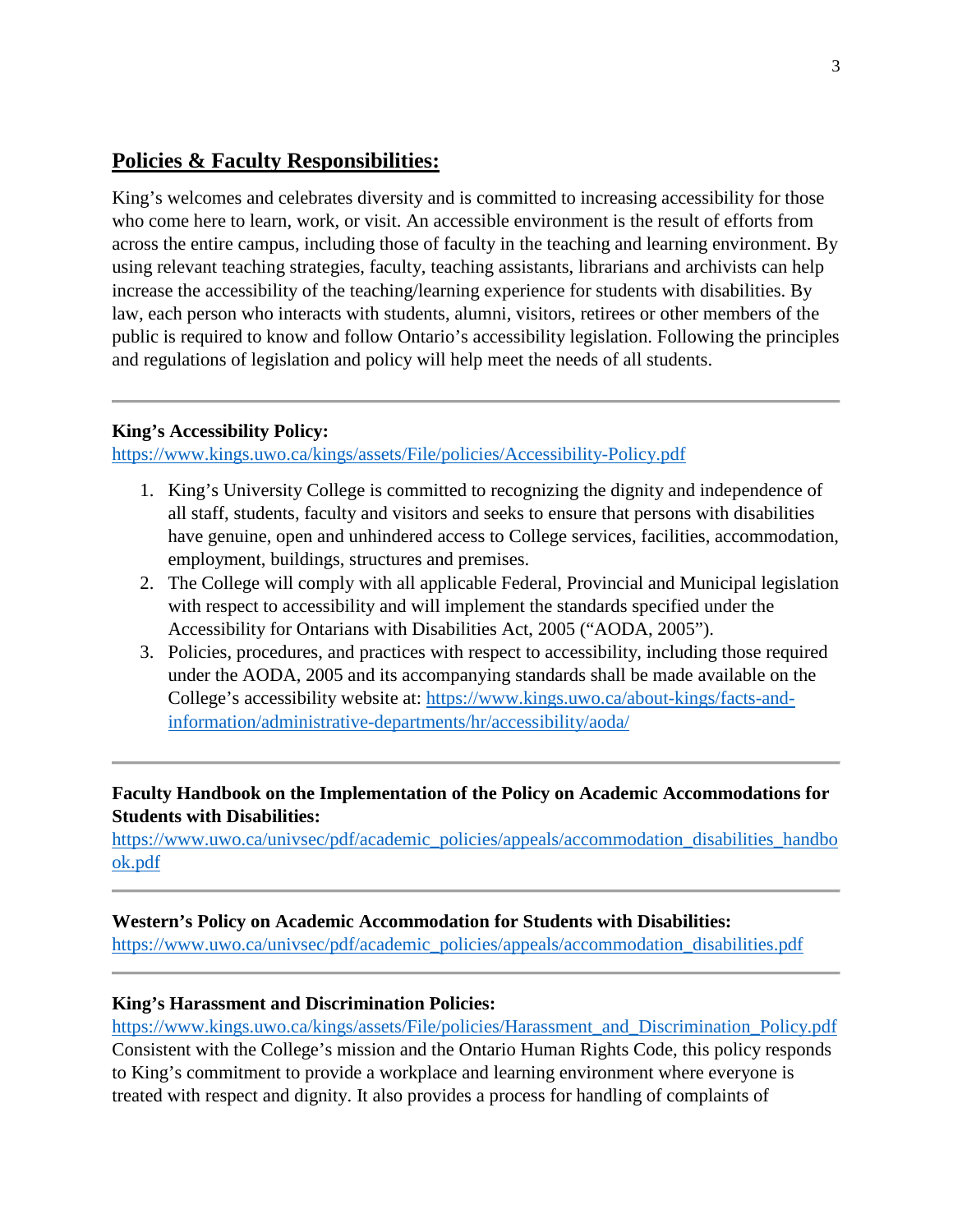harassment and/or discrimination and it emphasizes an environment of mutual respect for the dignity and rights of each individual.

#### **The Ontario Human Rights Code (1990):**

<https://www.ontario.ca/laws/statute/90h19>

The rights of individuals with disabilities have also been guaranteed in the Province of Ontario under the Human Rights Code (1990). The preamble to the Human Rights Code states that "it is public policy in Ontario to recognize the dignity and worth of every person and to provide for equal rights and opportunities without discrimination that is contrary to the law".

Part One of the Code states: "Every person has a right to equal treatment with respect to services, goods and facilities, without discrimination because of race, ancestry, place of origin, colour, ethnic origin, citizenship, creed, sex, sexual orientation, gender identity, gender expression, age, marital status, family status or mental or physical disability".

#### **The Canadian Charter of Rights and Freedoms (1982):**

<http://laws-lois.justice.gc.ca/eng/Const/page-15.html>

Section 15 of the Charter of Rights and Freedoms recognizes the disabled as having full equality under the law: "Section 15 (1) Every individual is equal before and under the law and has the right to the equal protection and equal benefit of the law without discrimination based on race, national or ethnic origin, colour, religion, sex, age or mental or physical disability".

#### **Ontarians with Disabilities Act (2001):**

#### <https://www.canlii.org/en/on/laws/stat/so-2001-c-32/latest>

The Ontario government has confirmed support of equal rights and the passing of the ODA. The preamble of the act states: "The people of Ontario support the rights of persons of all ages with disabilities to enjoy equal opportunities and to participate fully in the life of the province".

Part 1 of the Act states: "The purpose of this act is to improve opportunities for people with disabilities and to provide for their involvement, identification, removal and prevention or barriers to their full participation in the life of the province".

#### **Accessibility for Ontarians with Disabilities Act (2005):**

<https://www.ontario.ca/laws/statute/05a11>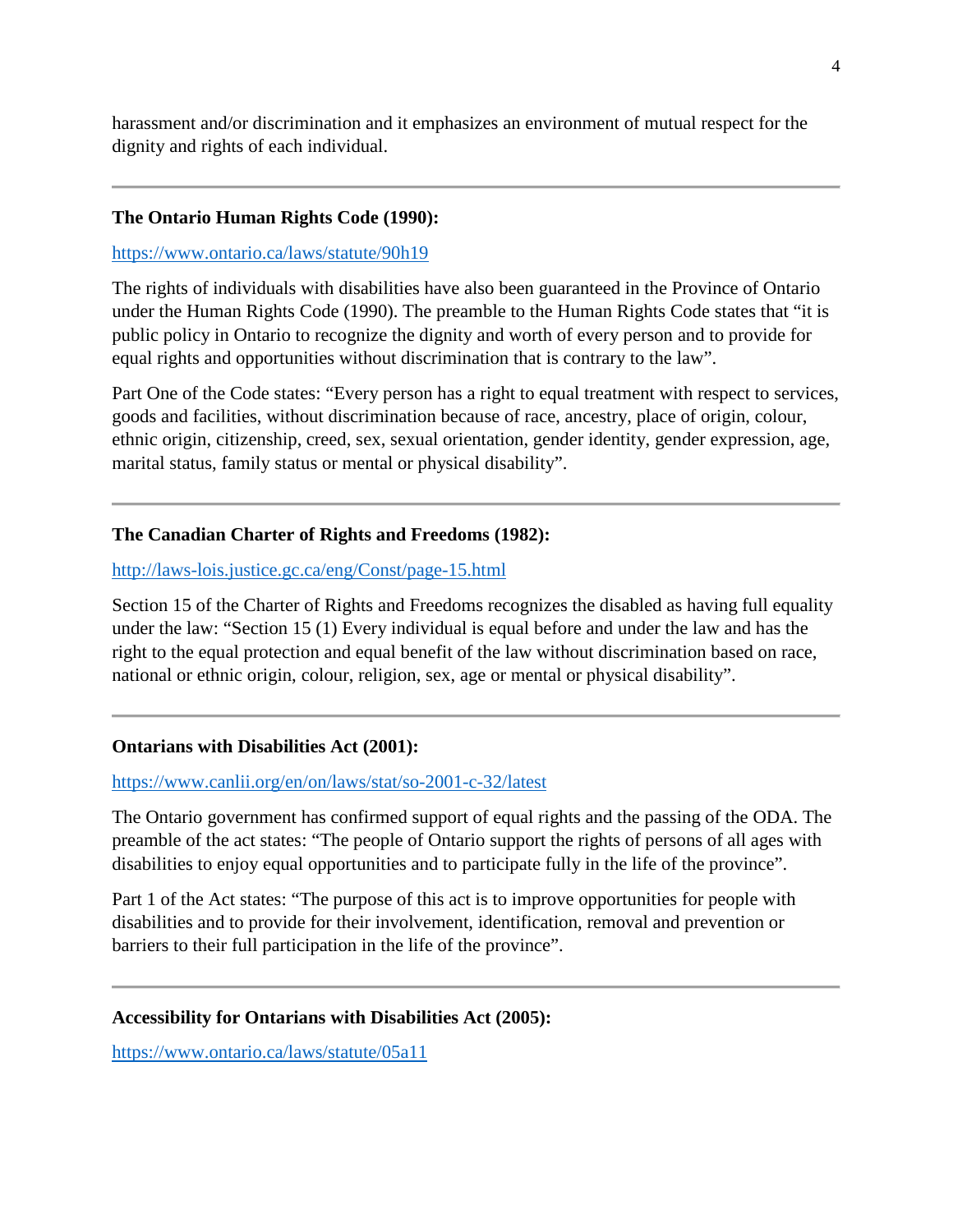The Ontarians with Disabilities Act was replaced in 2005 by the AODA, reaffirming Ontario's stance as a supporter of equal rights for people with disabilities. Part 1 of the Act states its purpose as being the "developing, implementing and enforcing accessibility standards in order to achieve accessibility for Ontarians with disabilities…"

## **Improving Accessibility in Courses:**

As part of King's commitment to accessibility, it is critical that Faculty, Students, Physical Plant and Accessibility Services staff work together to create an inclusive and barrier-free learning environment. Key to this process is ensuring accessible course materials and classroom practices.

The following guidelines are considered "best practices" for Faculty regarding accessibility and students with disabilities registered with Accessibility Services. Here you can find more information and links to specific strategies and techniques you can employ to facilitate a universally accessible classroom, and thus the full participation of all students. Often quick, easy tips can make a profound difference in helping students thrive academically in an accessible environment.

#### **1. Submit course reading lists early.**

Please provide reading lists to Accessibility Services as soon as possible before classes begin to allow sufficient time to produce or obtain accessible versions of textbooks and/or course reserve readings. It can take up to several months to produce a textbook in accessible format (e.g. PDF, e-text, Braille, audio). In some cases, we may request your assistance in getting a desk copy.

#### **2. King's "Accessible Teaching Brochure".**

Consult the King's "Accessible Teaching Brochure" for more suggestions on ensuring accessible course materials and classrooms: *Strategies and Requirements for Supporting an Accessible Learning Environment.*

[http://www.kings.uwo.ca/kings/assets/File/depts/hr/aoda/Accessible-Teaching](http://www.kings.uwo.ca/kings/assets/File/depts/hr/aoda/Accessible-Teaching-brochure.pdf)[brochure.pdf](http://www.kings.uwo.ca/kings/assets/File/depts/hr/aoda/Accessible-Teaching-brochure.pdf)

#### **3. Universal Instructional Design.**

Learn more about "Universal Instructional Design". This will ensure the classroom and all course work contained therein is accessible to ALL students, including those with disabilities.

At its core, Universal Instructional Design is premised on the principles of inclusiveness and equity. UID focuses on how the curriculum is delivered to all students, rather than on individual students' circumstances. The instructor anticipates that there will be a range of learning needs among his or her students, and works to "design in" multiple and flexible modes of engagement to address those needs in a pre-emptive way. UID suggests that ideally all students should be able to fulfill course requirements without special accommodations (i.e. it avoids segregating or stigmatizing any student). This creates a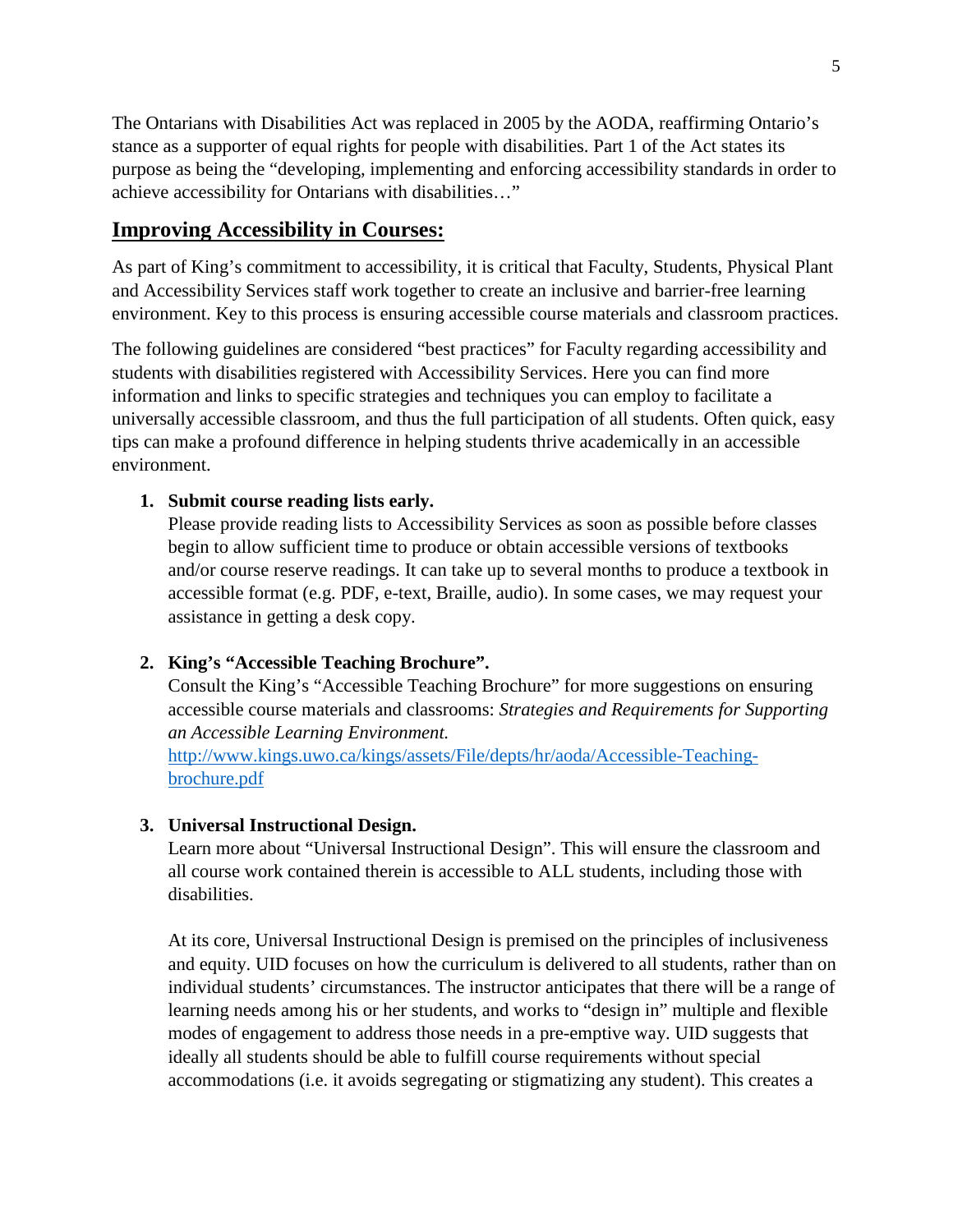classroom environment that respects and values diversity. Ultimately, such an approach can enhance academic success not only for students with disabilities but for all students.

As Johnston and Doyle (2011) point out, "A university student with disabilities wants to learn like any other student. Learning requires a little creativity and an open mind. The benefit of inclusive teaching to our students is clear. And when students with disabilities are supported and made equal participants in our courses, they enhance the quality of the classroom experience for us, for themselves, and for their peers."[1](#page-6-0)

You can contact Accessibility Services for more information. Also, see the University of Guelph for guidelines on implementing Universal Instructional Design (UID): <https://opened.uoguelph.ca/instructor-resources/resources/uid-implimentation-guide-v13.pdf>

#### **4. Notetaking.**

Because of their disability, some students may experience difficulty in taking class notes independently, or may not be able to take notes at all. Part of a student's plan, developed with their Accessibility Counsellor, may include recording lectures with a digital recorder or having a note taker to assist them with notes during lectures. Accessibility Services may contact Faculty for assistance in finding a classmate who would volunteer to share his or her notes.

#### **5. Online Content – Websites &Web-based Services.**

- Design websites and web content in an accessible format.
- Material posted online should be well-organized and in text format (doc, txt, rtf, or html) to ensure compatibility with accessibility software and assistive technologies.
- If you have questions related to web accessibility or how to make electronic information accessible, contact King's ITS services for assistance: <https://www.kings.uwo.ca/its/>
- The Instructional Technology Resource Centre at Western also supports faculty in integrating technology into their courses. They are located in the Support Services Building, Room 4320, on main campus.<https://www.uwo.ca/its/itrc/index.html>
- The World Wide Web Consortium (W3C) in an international organization. One of its primary goals is to develop standards, protocols and guidelines to ensure that the benefits of web-based information are accessible to all people, whatever their hardware, software, network infrastructure, native language, culture, geographical location, or physical or mental ability. More information on guidelines and suggestions for making websites accessible appears on the World Wide Web Consortium's (W3C) website:<https://www.w3.org/WAI/>

#### **6. Accessible Text Formats.**

l

<span id="page-6-0"></span><sup>1</sup> Johnston, Nancy & Tina Doyle. "Inclusive Teaching: Perspectives of Students with Disabilities." *Open Words.* 5.1 (Spring 2011): 53.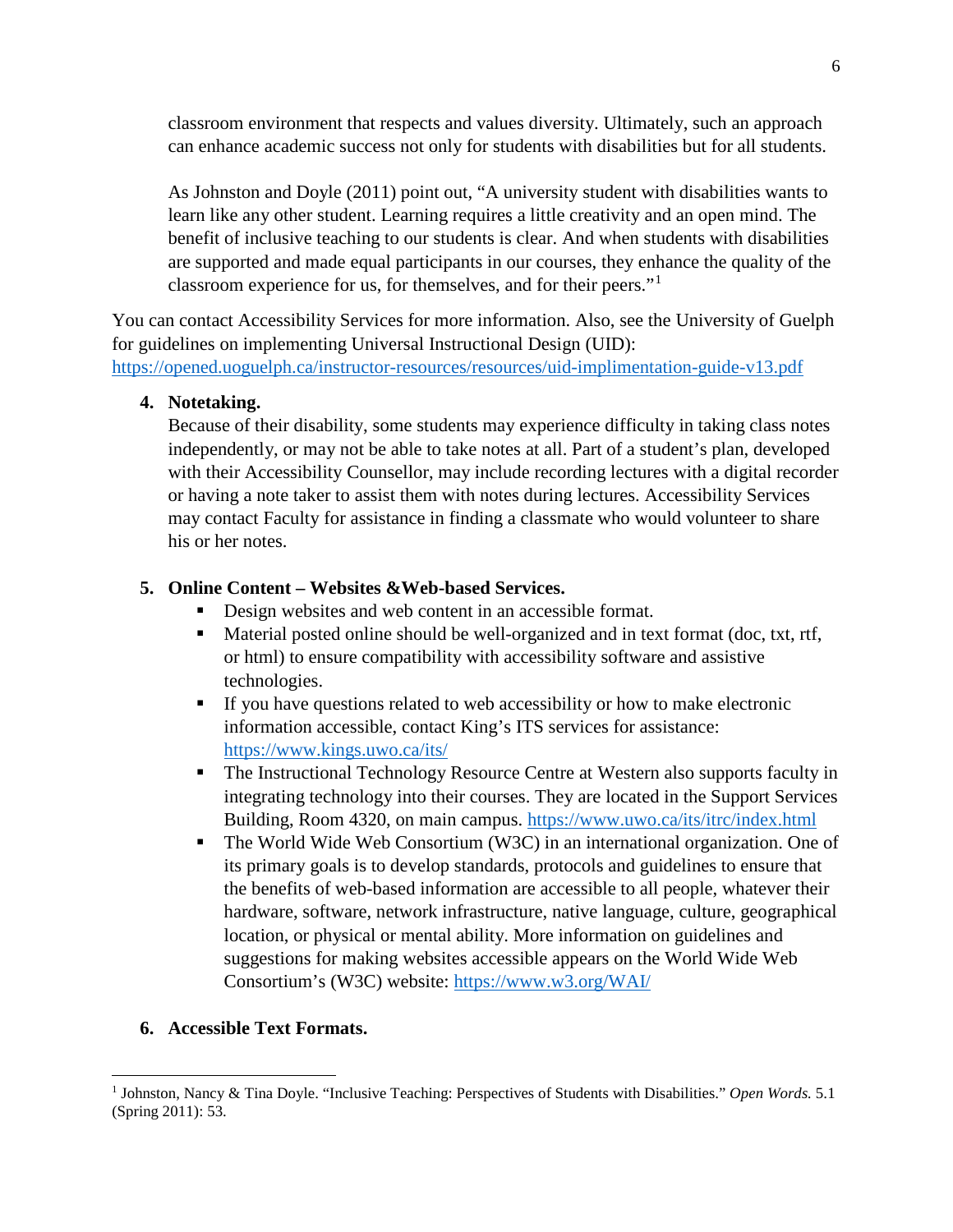Accessible Text Format is available to students registered with Accessibility Services. Some students with disabilities – including those who are blind, have low vision, or who have learning or mobility disabilities – may require textbooks in accessible format such as: PDF, e-text, Braille, large print, or audio. These formats allow students to use accessibility software such as screen-readers, text-to-speech software and audio players.

Providing accessible formats will ensure that everyone can access important information.

Please consider the following in order to provide course materials in accessible formats:

- **a) Textbooks**
	- Please be aware that many digital versions of textbooks (e.g. Google Books) are not accessible for students with disabilities.
	- Try to select textbooks that are available in electronic text formats. These can be converted into alternative formats (primarily PDF) to meet the various needs of students.
	- Publishers have varying definitions of 'accessible text', and not all formats can be used by students with disabilities.
	- **Library Material** 
		- o Students who require library material in an alternate format should request a token (a unique password) from Accessibility Services. This token will allow them to search the Accessible Content E-Portal (ACE Portal) is a repository of library books that have been digitized and made available in accessible formats. Find more information about ACE Portal: [https://www.kings.uwo.ca/current-students/student-services/accessibility](https://www.kings.uwo.ca/current-students/student-services/accessibility-services/academic-accommodations/alternative-to-print-materials/)[services/academic-accommodations/alternative-to-print-materials/](https://www.kings.uwo.ca/current-students/student-services/accessibility-services/academic-accommodations/alternative-to-print-materials/)
		- o If material found by searching the Shared Library Catalogue or a library database is not available in the ACE Portal, students may submit an online request form for an accessible version of the material. A printable PDF version of the form is also available and may be submitted to any library service desk.

#### **b) Documents, PDF Files, Photocopies**

- Use documents in text format (doc, txt, rtf, html) whenever possible.
- OWL/Sakai postings should ideally be posted in a PDF format with OCR completed. OCR stands for optical character recognition. It is software (often included with scanning equipment or located in Adobe Acrobat Pro) that scans documents containing texts and converts them into documents that can be modified for use with assistive technology software.
- Avoid 'image-only' documents. These cannot be read by accessibility software or easily converted to alternate formats with OCR software.
- When images or photocopies cannot be avoided, sources should: have good image quality and page orientation; be clean, free of handwriting, highlighting or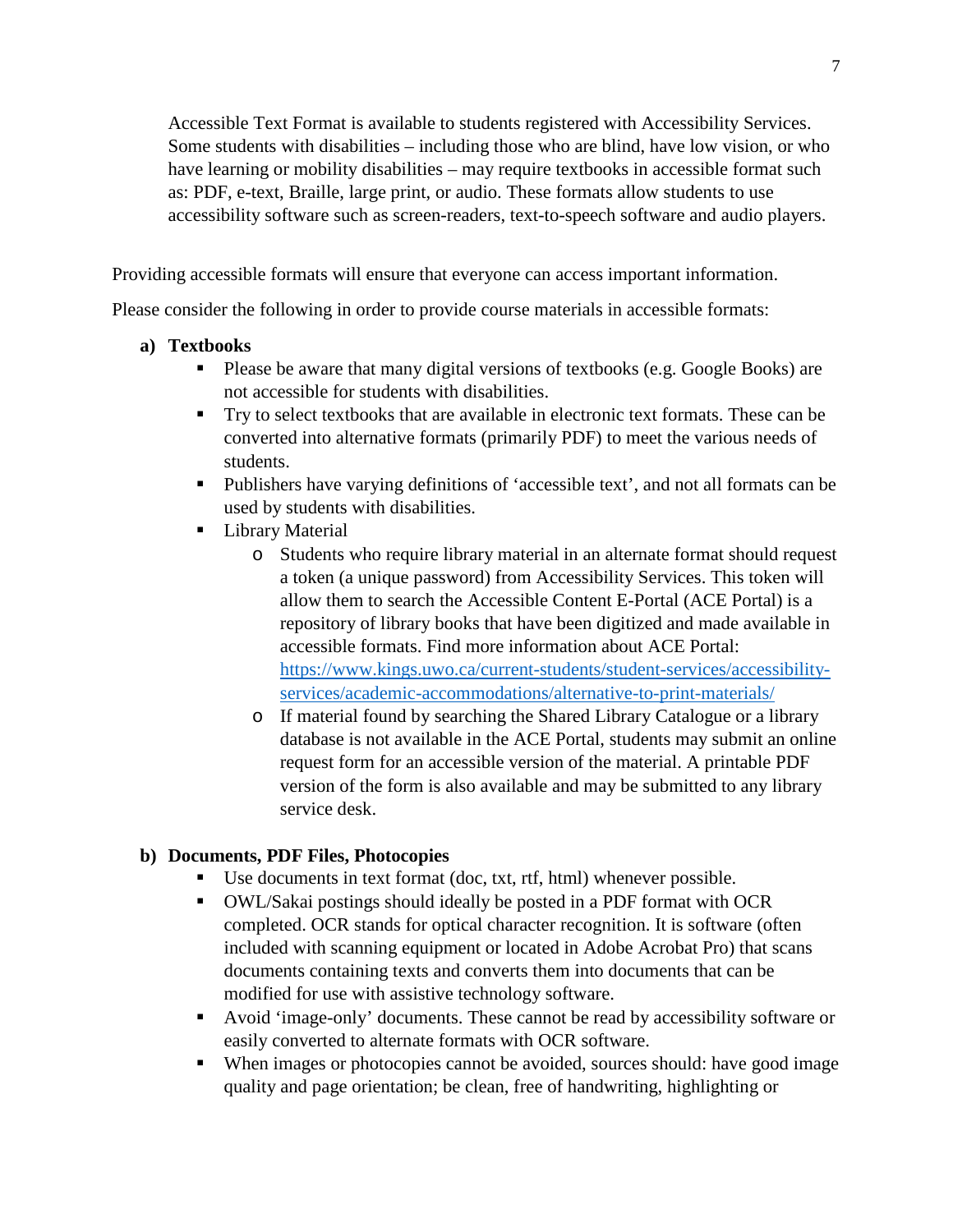pixilation; have a good contrast between background and print. This ensures increased accuracy when documents are transcribed into alternate formats and read by accessibility software.

### **c) Visual Aids, Audio/Video, Multimedia**

- When using visual aids in class (e.g. overheads, PowerPoint, chalkboard) or teaching tools such as graphs and images: be descriptive, provide text descriptions and print copies so they are accessible for students with visual and learning disabilities.
- Try to choose accessible films and other audio/video that are available with Captioning and Descriptive Video Service. YouTube video clips should be captioned . In order to request translations, your video must not be a private video, and it must already have at least one subtitled or closed caption track.
	- o To meet the requirements of the AODA Information and Communication Standards for digital and multimedia resources by January 1, 2020, films purchased for the Cardinal Carter Library collection are either captioned or captionable and/or include audio descriptions. Material purchased prior to January 2014 may not meet accessibility standards but, upon request, the library will endeavor to acquire an accessible copy.
	- o Please visit the King's Library Accessibility website Alternative Formats Text and Film tab, for more information: <http://kings.uwo.libguides.com/c.php?g=271455&p=1809721>

#### **d) Classroom Accessibility and Course Materials**

- Assist students with accommodation needs including access to course materials (lecture materials, assignments, test/exams): provide copies of handouts, lecture notes, overheads, or PowerPoint's in an accessible format in advance of class.
- Some students require assistance from a volunteer note taker. Instructors can help facilitate this process.
- When requested, use an FM hearing system in class and email.
- To ensure that you are being heard and understood, speak clearly, face the class, and avoid covering your mouth. Repeat comments/questions given by other students so that everyone is included in class discussion.
- Reserve seats at front of class for those who require it.

## **e) Clear Print Accessibility Guidelines[2](#page-8-0)**

l

 Contrast: Use high-contrast colours for text and background. Examples are: black or dark blue on a white or yellow background, or white/yellow text on a black/dark blue background.

<span id="page-8-0"></span><sup>2</sup> CNIB – Canadian National Institute for the Blind. (2013). *Clear Print Accessibility Guidelines.* Toronto, ON: CNIB.<http://www.cnib.ca/en/services/resources/Clearprint/Documents/CNIB%20Clear%20Print%20Guide.pdf>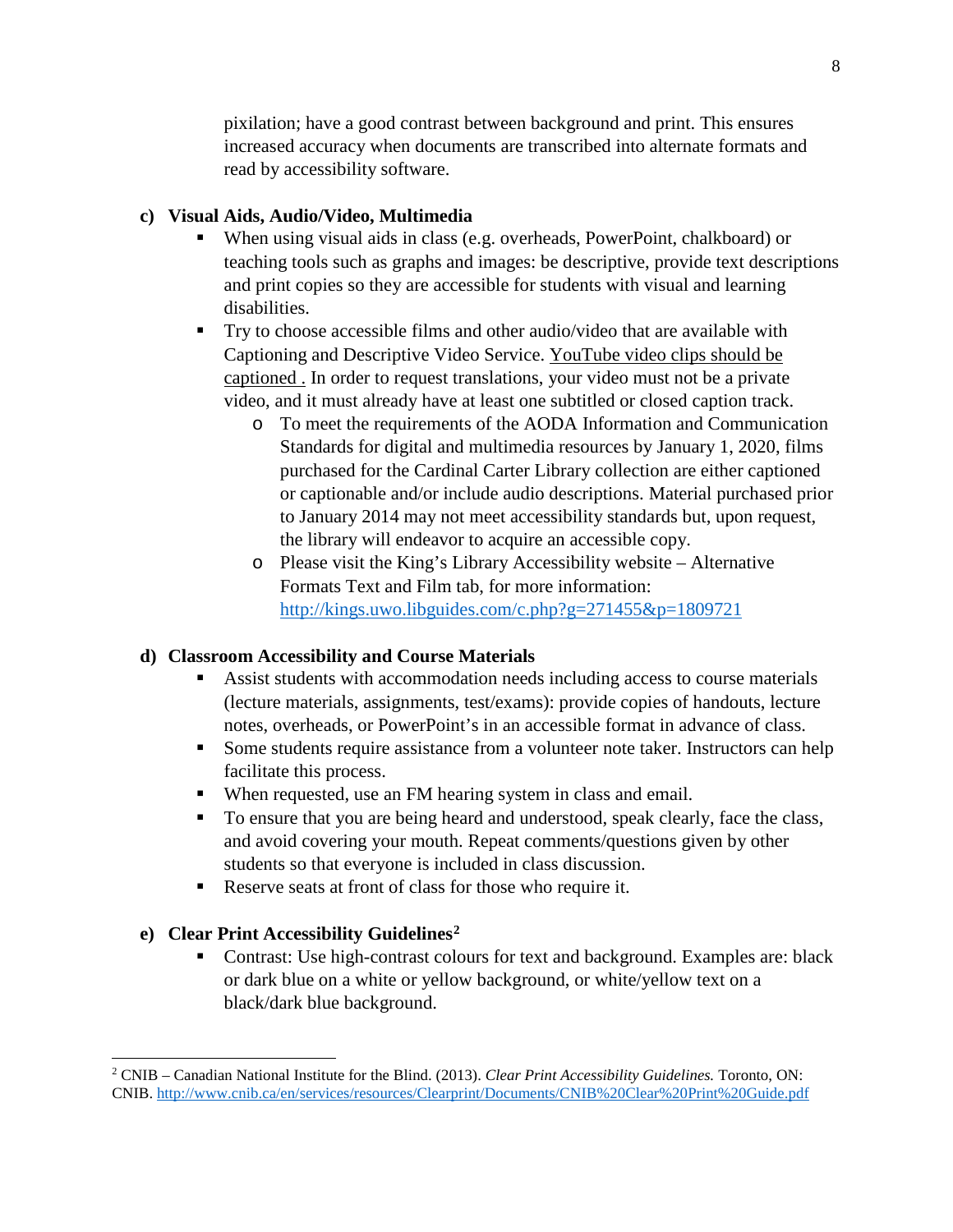- Type Colour: Printed material is most readable in black and white. If using coloured text, restrict it to things like titles, headlines or highlighted material.
- Point-size: Bigger is better. Keep your text large, preferably between 12 and 18 points depending on the font (point size varies between fonts). Consider your audience when choosing point size.
- Leading: Leading is the space between lines of text and should be at least 25 to 30 percent of the point size. This helps readers move their eyes more easily to the next line of text. Heavier typefaces will require slightly more leading.
- Font Family and Font Style: Avoid complicated or decorative fonts. Choose standard fonts with easily recognizable upper and lower case characters. Arial and Verdana are good choices.
- Font Heaviness: Choose fonts with medium heaviness and avoid light type with thin strokes. When emphasizing a word or passage, use a bold or heavy font. Italics or upper case letters are not recommended.
- Letter Spacing: Don't crowd your text. Keep a wide space between letters. Choose a monospaced font rather than one that is proportionally spaced.
- **Margins and Columns: Separate text into columns to make it easier to read, as it** requires less eye movement and less peripheral vision. Use wide binding margins or spiral bindings if possible. Flat pages work best for vision aids such as magnifiers.
- **Paper Finish:** Use a matte or non-glossy finish to cut down on glare. Reduce distractions by not using watermarks or complicated background designs.
- Clean Design and Simplicity: Use distinctive colours, sizes and shapes on the covers of materials to make them easier to tell apart.

# **Understanding Disabilities & Tips for Teaching Students:**

Western's Policy on Academic Accommodation for Students with Disabilities reminds us of the University's commitment to excellence, access and the removal of obstacles faced by some students. Western "recognizes its obligation to provide reasonable academic accommodation to students with disabilities where the accommodation can be implemented without compromising the academic integrity of the course or program". Importantly, what constitutes "reasonable" will vary with the circumstance of each student. Although there are often similarities among the accommodations recommended for students with particular disabilities, there may also be wide differences. For example, not all students with hearing loss require sign language interpreters and not all students with visual disabilities use Braille. We should be cautious about generalizing experiences across various disabilities. *The goal in providing accommodations is to level the playing field for each student with a disability on an individual basis.*

This section offers an overview of the following disabilities, including potential accommodations:

- 1. Learning Disabilities
- 2. Attention Deficit/Hyperactivity Disorder
- 3. Psychiatric/Mental Health Disabilities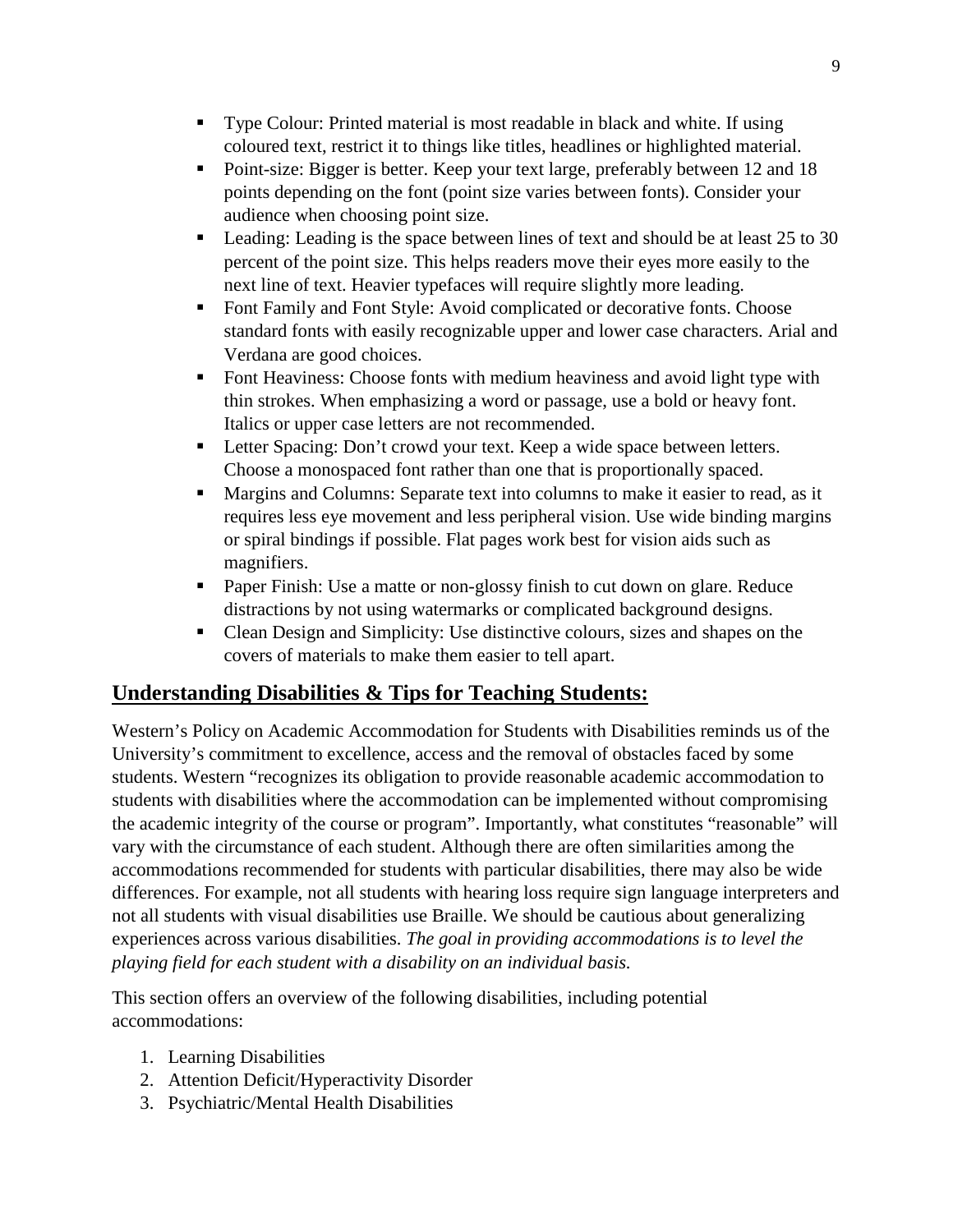- 4. Visual Disabilities
- 5. Functional/Mobility Disabilities (may include mobility disabilities, chronic illness, and acquired brain injuries)

Any questions can be directed to Accessibility Services at 519-433-3491 ext. 4321.

You can also access the following helpful King's Resources:

- **Tips for Providing Accessible Service at King's** <https://www.kings.uwo.ca/kings/assets/File/depts/hr/aoda/access.pdf>
- King's "Accessible Teaching Brochure" [https://www.kings.uwo.ca/kings/assets/File/depts/hr/aoda/Accessible-Teaching](https://www.kings.uwo.ca/kings/assets/File/depts/hr/aoda/Accessible-Teaching-brochure.pdf)[brochure.pdf](https://www.kings.uwo.ca/kings/assets/File/depts/hr/aoda/Accessible-Teaching-brochure.pdf)

## **Suggested Ways to Accommodate Students with Various Disabilities:**

## **Learning Disabilities**

The Learning Disabilities Association's working description of Learning Disabilities is: "Learning Disabilities can affect the way in which a person takes in, remembers, understands, and expresses information.

Living with LD can have ongoing impact on friendships, school, work, self-esteem, and daily life. People with LD can succeed when solid coping skills and strategies are developed."

Examples include dyslexia (problems with reading and language-based learning); dysgraphia (problems with writing and fine motor skills). Having a learning disability does not mean a person is incapable of learning. Rather, it means she/he learns in a different way.

These types of disabilities are "invisible" but very real, affect all aspects of life, and are not due to lack of motivation, poor teaching or second-language or cultural differences.

Potential Accommodations:

- Make reading lists or course materials available in advance
- Allow students to submit a rough draft or outline of assignments in order to ensure students fully understand assignment expectations and requirements
- Make lecture material available electronically (text format), or by handout
- Ensure instructions and expectations are clear and concise
- Provide seating at front of room to reduce distractions
- Audio recording of lectures and/or computerized note taking
- Extended time to complete tests/exams
- Use of adaptive technology during tests/exams (e.g., a word processor with spell/grammar check, speech-to-text and text-to-speech software)
- Use of alternative test/exam room

Further Resources: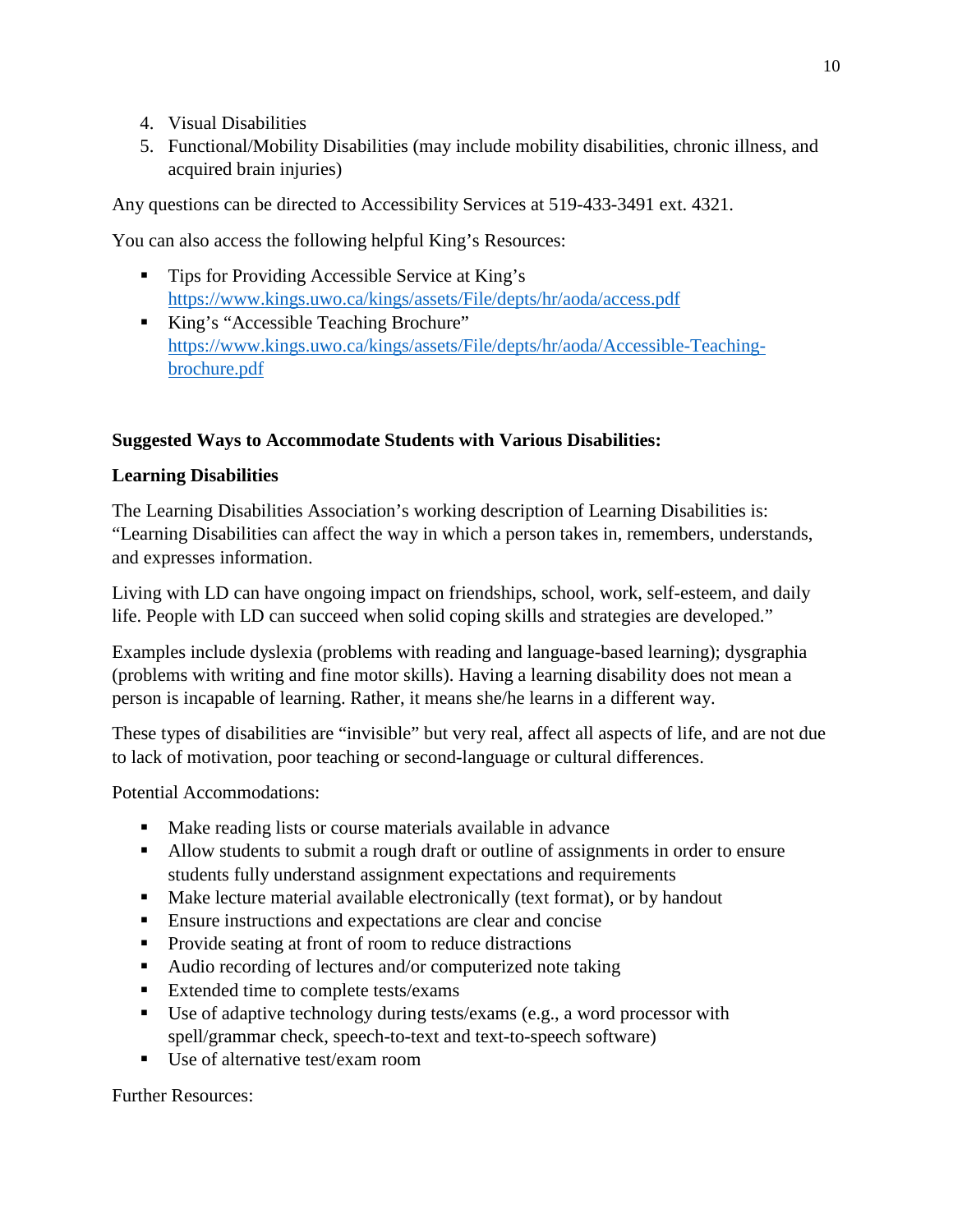- College Committee on Disability Issues, Ontario Faculty Guides, Learning Disabilities: [http://disabilityissues.ca/english/Link\\_docs/faculty/LDCCDI.pdf](http://disabilityissues.ca/english/Link_docs/faculty/LDCCDI.pdf)
- **The Vork University's Guide to Understanding Learning Disabilities:** <http://facultyawareness.blog.yorku.ca/>
- A Handbook for Faculty on Learning Disability (University of Guelph): <https://opened.uoguelph.ca/student-resources/resources/LearningDis2015.pdf>
- Learning Disabilities Association of London Region:<http://www.ldalondon.ca/>

## **Attention Deficit/Hyperactivity Disorder**

Persons who have Attention Deficit/Hyperactivity Disorder often present with inattentiveness, impulsivity, limited concentration, limited recall, and in some instances hyperactivity. Symptoms are sometimes closely aligned with those of anxiety. Attention Deficit/Hyperactivity is often correlated to obsessive of compulsive behaviours.

Potential Accommodations:

■ See suggested Learning Disability Accommodations above.

Further resources:

 College Committee on Disability Issues, Ontario – Faculty Guide, Attention Deficit Hyperactivity Disorder: [http://disabilityissues.ca/english/Link\\_docs/faculty/addCCDI.pdf](http://disabilityissues.ca/english/Link_docs/faculty/addCCDI.pdf)

## **Psychiatric/Mental Health Disabilities**

Students with psychiatric disabilities may include persons who have been diagnosed with clinical depression, bipolar disorder, obsessive-compulsive disorder, panic disorder, schizophrenia, and post-traumatic stress disorder. Students typically experience cycles of wellness and relapse. As a result, their academic performance can be inconsistent and does not always reflect their true abilities. Mental health disabilities can cause changes in a person's thinking, emotional state, and behaviour and can disrupt the person's ability to work. These changes may also affect the way the person interacts with others. With most mental health problems, the symptoms are not static and can improve or worsen over time. People with invisible disabilities of this type are often reluctant to identify for fear of stereotyping.

#### Potential Accommodations:

To minimize the stress associated with classroom activities, assignments and assessments for students with psychiatric disabilities, accommodations may include:

- Alternate scheduling of tests/exams
- Extended time to complete tests/exams
- Use of alternate test/exam room (e.g. free from distraction)
- **Permit assistance with note taking, e.g. a peer note-taker, taping of the lecture,** computerized note taking, etc.
- Provide preferential seating near the door to allow leaving class for prearranged breaks
- Provide step-by-step instructions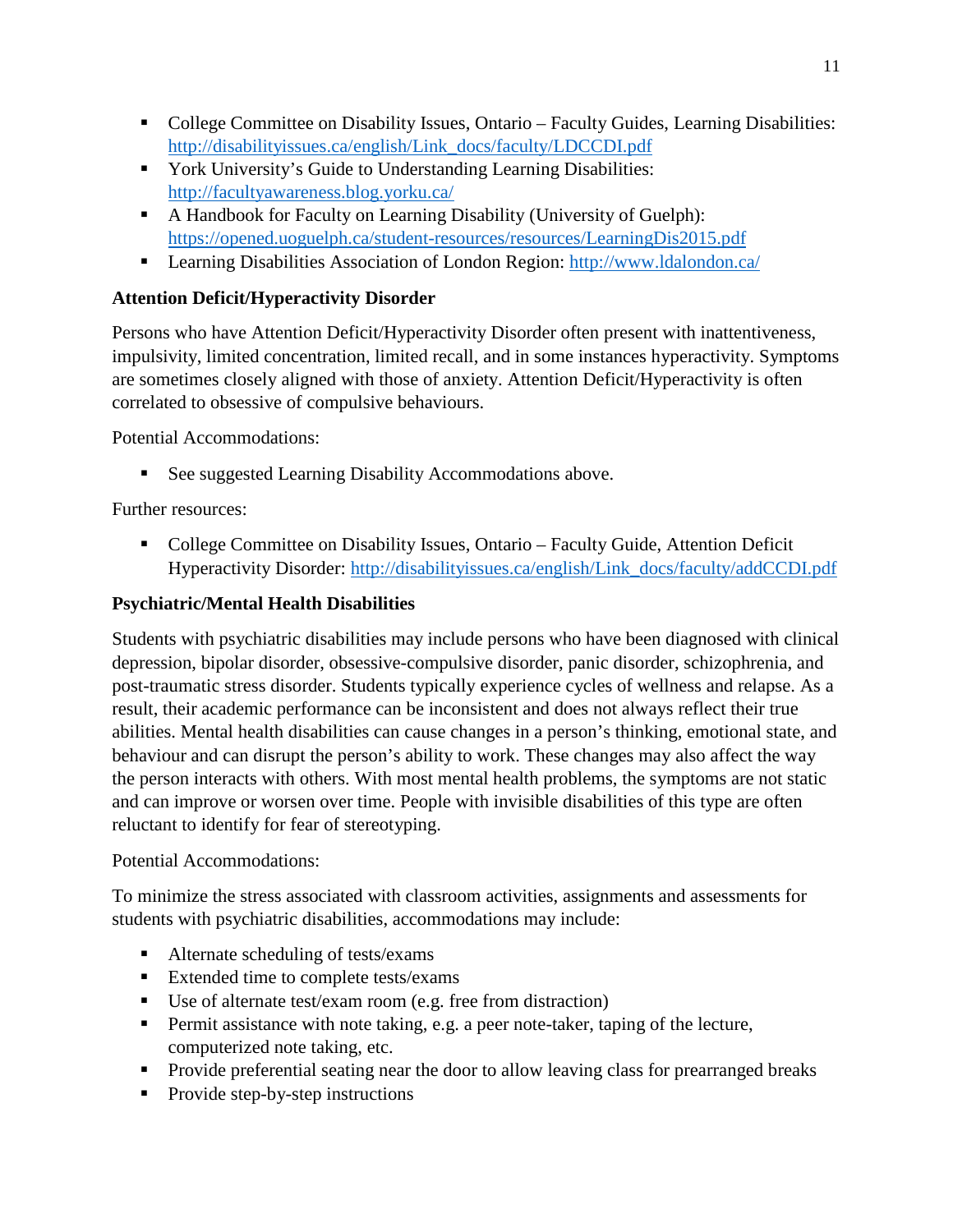- Provide feedback in private
- Extensions on assignments and essays

Further Resources:

- College Committee On Disability Issues, Ontario Faculty Guide, Mental Health Disabilities:
- [http://disabilityissues.ca/english/Link\\_docs/faculty/mentalhealthCCDI.pdf](http://disabilityissues.ca/english/Link_docs/faculty/mentalhealthCCDI.pdf) York University's Guide to Understanding Psychiatric/Mental Health Disabilities:
- [http://facultyawareness.blog.yorku.ca/understanding-disabilities-test/understanding](http://facultyawareness.blog.yorku.ca/understanding-disabilities-test/understanding-disabilities-4/)[disabilities-4/](http://facultyawareness.blog.yorku.ca/understanding-disabilities-test/understanding-disabilities-4/)

#### **Hearing Disabilities**

There are different types of hearing loss. Commonly used terms are hard of hearing, deafened, deaf, and Deaf. Persons who are deafened or hard of hearing may use devices such as hearing aids, cochlear implants, or FM systems; they may rely on lip reading. A person with little or no functional hearing may use sign language.

Potential Accommodations:

- Reserve a front-row seat in the class for the student
- Arrange for a partner for lab work
- Speak clearly at a normal pace, face the class when speaking, avoid pacing or covering your mouth – this interferes with voice transmission
- When requested, use a portable sound transmission device (e.g. FM system)
- **Turn off audiovisual equipment when not in use, to reduce background noise**
- Summarize discussion of group work visually (chalkboard, projected image, etc.)
- $\blacksquare$  Use gestures as you instruct they enhance understanding
- Repeat comments/questions given by other students
- **Provision of a note taker for lectures**

Further Resources:

- College Committee on Disability Issues, Ontario Faculty Guide, Hearing Disabilities: [http://disabilityissues.ca/english/Link\\_docs/faculty/deafCCDI.pdf](http://disabilityissues.ca/english/Link_docs/faculty/deafCCDI.pdf)
- **The Vork University's Guide to Understanding Hearing Disabilities:** [http://facultyawareness.blog.yorku.ca/understanding-disabilities-test/understanding](http://facultyawareness.blog.yorku.ca/understanding-disabilities-test/understanding-disabilities/)[disabilities/](http://facultyawareness.blog.yorku.ca/understanding-disabilities-test/understanding-disabilities/)
- Canadian Hearing Society:<http://www.chs.ca/>

#### **Visual Disabilities**

The Canadian Institute for the Blind (CNIB) defines "vision loss" as a significant reduction in vision that affects a person's life and can't be fully corrected by glasses or contact lenses. This could be anything from a partial loss of vision to complete blindness. Any person with ten percent or less, or ten degrees of field of vision, is considered to be legally blind.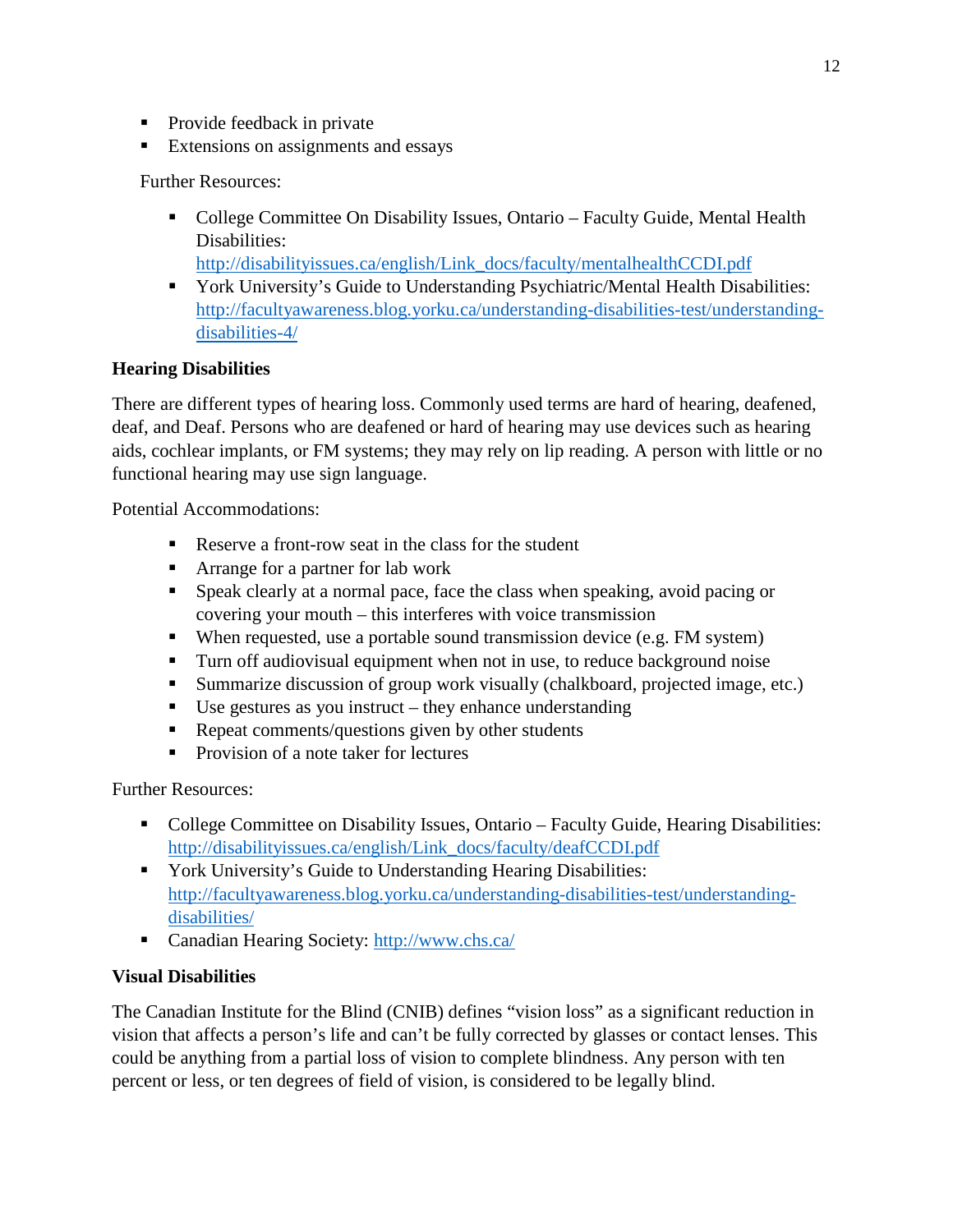Persons with vision loss may have reduced acuity or a restricted field of vision, and experience difficulties with depth perception, night vision, and seeing colours and contrasts. Students who are blind or who have low vision may require the use of specialized eye glasses, adaptive technology, canes, and guide dogs.

Potential Accommodations:

- Make available reading lists or course syllabus in advance. The majority of students with visual disabilities will require their material in alternate formats such as audiotape, Braille, enlarged print, or in a digital format. Therefore, it is important that instructors prepare materials as far in advance as possible.
- Try to select textbook titles already available in alternative-to-print format
- When using visual aids in class (e.g. chalkboard, overhead, PowerPoint), be descriptive or provide a print copy of material at the beginning of the lecture
- Make available electronically a (text format) copy of lecture notes and transparencies, overheads and PowerPoint files
- **Provision of a scribe/reader for exams and tests**
- Provision of a note taker for lectures
- **Preferential seating (to optimize listening and proximity to an electrical outlet)**
- Tape recording of lectures
- Access to assistive/adaptive technology
- **Extended time to complete tests/exams**
- Use of adaptive technology during tests/exams (e.g. Braille printers, speech-to-text and text-to-speech software)
- **Provision of tests/exams in alternate formats (e.g. large print, Braille, cassette tape)**

Further Resources:

- College Committee on Disability Issues, Ontario Faculty Guide, Blind and Low Vision: [http://www.disabilityissues.ca/english/Link\\_docs/faculty/visionCCDI.pdf](http://www.disabilityissues.ca/english/Link_docs/faculty/visionCCDI.pdf)
- York University's Guide to Understanding Visual Disabilities: <http://facultyawareness.blog.yorku.ca/understanding-disabilities-5/>
- CNIB website: [http://www.cnib.ca](http://www.cnib.ca/)

## **Functional/Mobility Disabilities (May include mobility disabilities, chronic illness, and acquired brain injuries)**

There are many types and degrees of functional/mobility disabilities. These may include mobility disabilities, chronic illness, and acquired brain injuries.

Mobility disabilities include disabilities that affect motor skills, portability, and/or functional dexterity (e.g. quadriplegia, paraplegia, muscular dystrophy, multiple sclerosis, amputations, and temporary disabilities). Students with mobility disabilities can become easily fatigued, which can affect their concentration. Mobility disabilities can affect the student's ability to take notes and write tests, essays, and assignments, as well as the time it takes to complete course activities.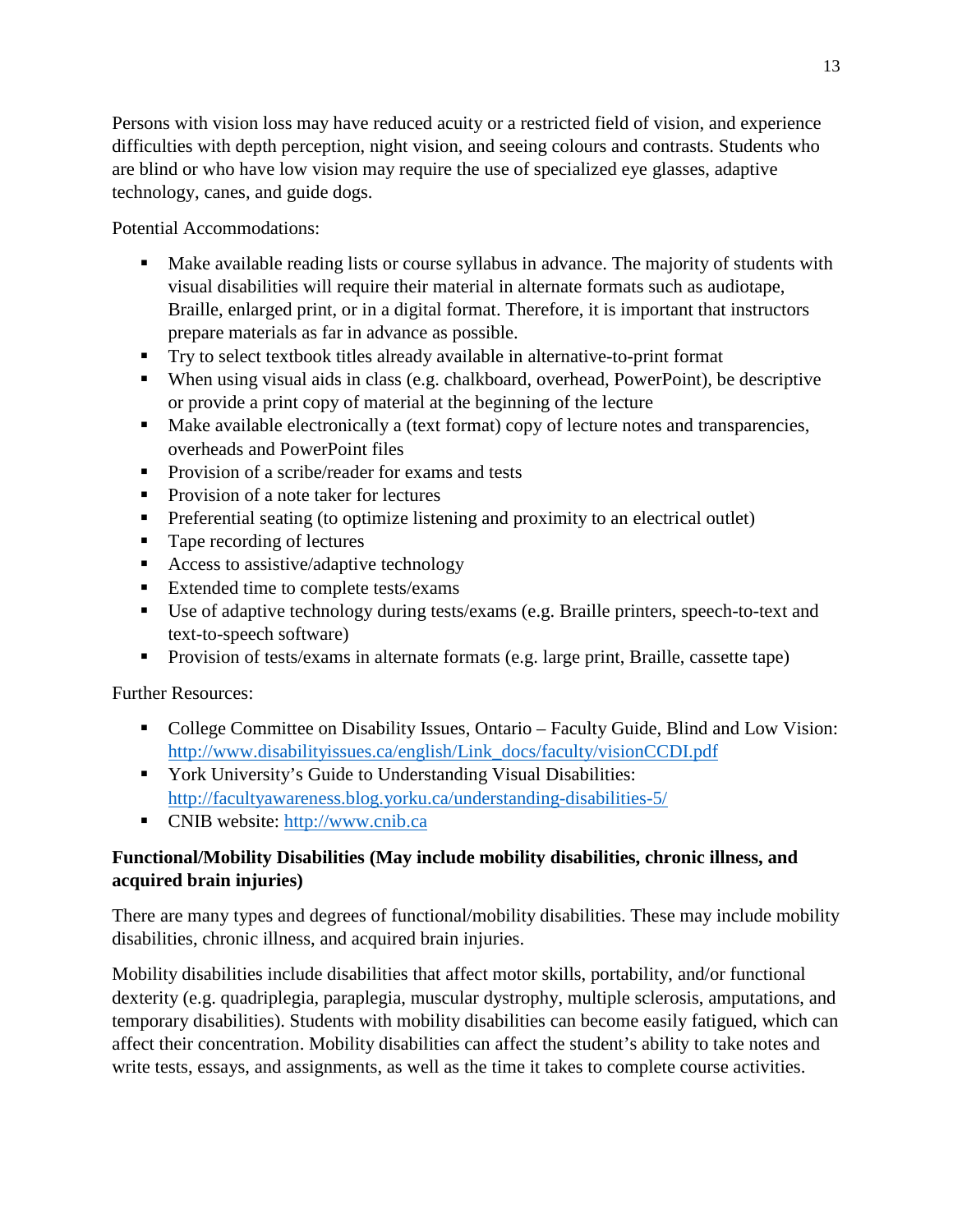Chronic illnesses include: fibromyalgia, chronic fatigue syndrome, migraines, chemical sensitivity, cancer, epilepsy, heart conditions, or may be the result of illness, infection, or trauma to the body (e.g. cancer, HIV/AIDS, chronic pain). Symptoms for students with chronic illnesses can be unpredictable and the need for accommodation will vary among individuals. Chronic illnesses can affect focus and concentration due to fatigue, pain, and side effects of medication. They can also affect students' attendance and their ability to hand in assignments on time due to unpredictable flare-ups of students' conditions.

An acquired brain injury is a traumatic injury to the heard (e.g. car accident, falling off a ladder, etc.). This injury can lead to a range of cognitive and sensorimotor impairments, and possible emotional difficulties. Acquired brain injuries can greatly affect: focus and concentration; ability to process new information, and to recall previously learned information; motor coordination and dexterity.

Potential Accommodations:

- Use of note takers in the classroom
- Preferential seating for the student and support personnel as appropriate
- Extensions on assignments and essays
- Alternate scheduling of tests/exams
- Extended time to complete tests/exams
- Use of adaptive technology for tests/exams (e.g. speech-to-text and text-to-speech software, word processor, trackball mouse, adjustable desk/chair, word processor with spell check for spelling, organization or ease of writing)
- Use of alternate test/exam room

Further Resources:

- College Committee on Disability Issues, Ontario Faculty Guides:
	- o Mobility Impairments: [http://www.disabilityissues.ca/english/Link\\_docs/faculty/mobilityCCDI.pdf](http://www.disabilityissues.ca/english/Link_docs/faculty/mobilityCCDI.pdf)
	- o Medical Disabilities: [http://www.disabilityissues.ca/english/Link\\_docs/faculty/medicaldisabilityCCDI.](http://www.disabilityissues.ca/english/Link_docs/faculty/medicaldisabilityCCDI.pdf) [pdf](http://www.disabilityissues.ca/english/Link_docs/faculty/medicaldisabilityCCDI.pdf)
	- o Mild Acquired Brain Injury:

[http://www.disabilityissues.ca/english/Link\\_docs/faculty/abraininjuryCCDI.pdf](http://www.disabilityissues.ca/english/Link_docs/faculty/abraininjuryCCDI.pdf)

 York University's Guide to Understanding Physical Disabilities: <http://facultyawareness.blog.yorku.ca/understanding-disabilities-3/>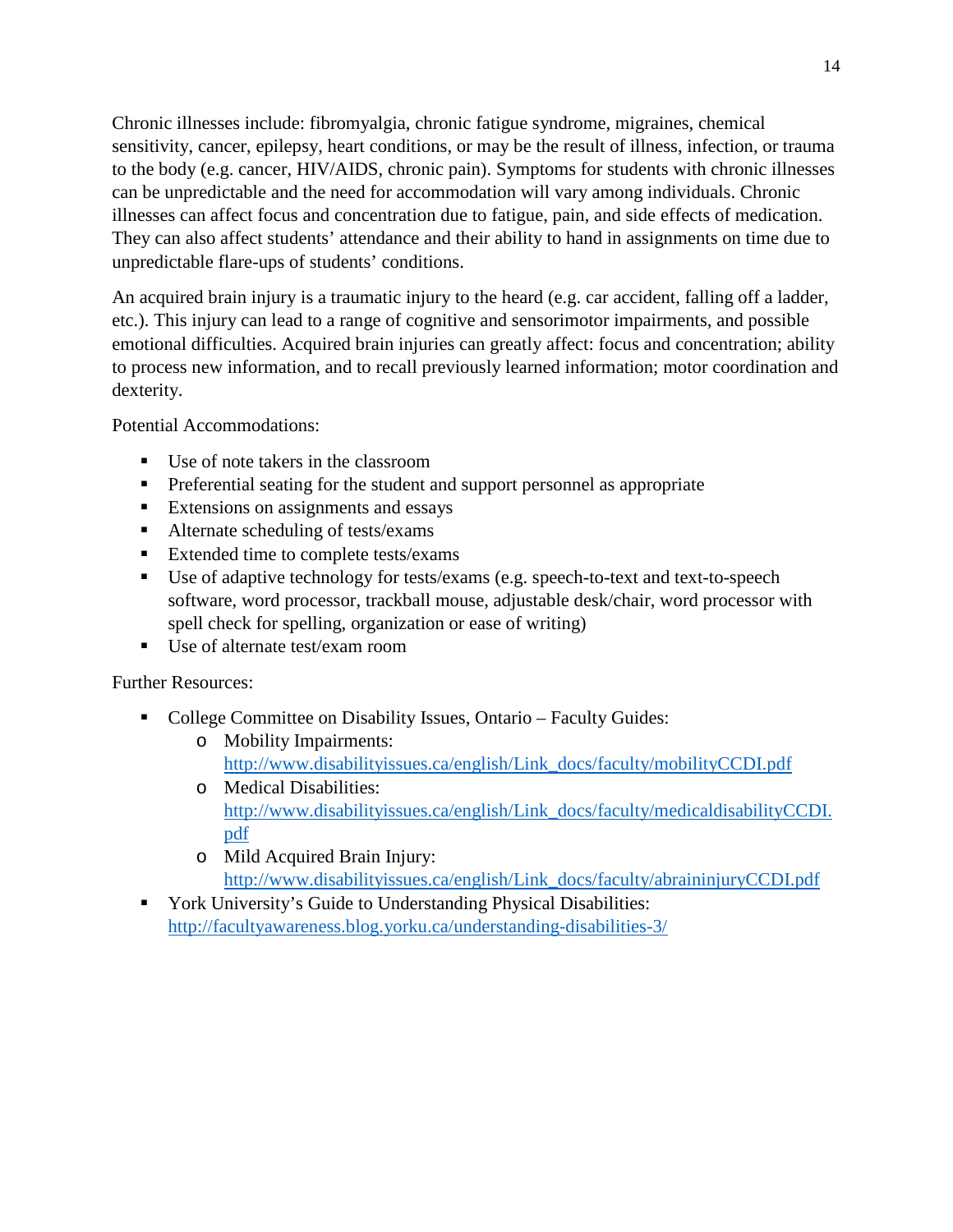# **Accommodation and Exam Processes for Faculty:**

**What is Academic Accommodation?**

*Every student has the right to be appropriately accommodated for his or her disability.*

In its efforts to accommodate disabilities appropriately, the approach adopted by the University is collaborative, involving the student requesting the accommodation, the instructor, department (or school or program where applicable), and/or Faculty which provides the accommodation, and Accessibility Services which coordinates the request for and provision of accommodation.

All those involved in making the decision must recognize their obligation to accommodate where possible, and their obligation to respect both the privacy and dignity of the student, as well as the academic integrity of the programs.

For full details regarding **Faculty Responsibilities** for providing accommodations, please see:

- Western's Policy on Academic Accommodation for Students with Disabilities: [https://www.uwo.ca/univsec/pdf/academic\\_policies/appeals/accommodation\\_disabilities.](https://www.uwo.ca/univsec/pdf/academic_policies/appeals/accommodation_disabilities.pdf) [pdf](https://www.uwo.ca/univsec/pdf/academic_policies/appeals/accommodation_disabilities.pdf)
- Faculty Handbook on the Implementation of the Policy on Academic Accommodations for Students with Disabilities: [https://www.uwo.ca/univsec/pdf/academic\\_policies/appeals/accommodation\\_disabilities\\_](https://www.uwo.ca/univsec/pdf/academic_policies/appeals/accommodation_disabilities_handbook.pdf) [handbook.pdf](https://www.uwo.ca/univsec/pdf/academic_policies/appeals/accommodation_disabilities_handbook.pdf)

\*Please note\*: Students are encouraged to introduce themselves to their professors and notify them that they are registered with Accessibility Services. However, disclosure of disability-related information is personal and confidential. We ask that you please respect students' right to privacy.

Western's Policy states that students seeking accommodation must consent to the release of information sufficient to enable the instructor to have an informed discussion with Accessibility Services. Students are not expected to consent to Accessibility Services' release of the file containing the diagnostic assessment of their disabilities. Once Accessibility Services has determined that there is a disability, the validity of the assessment cannot be at issue. Accordingly, the information to be provided to instructors is limited to that which is sufficient to enable them to determine either whether a suggested accommodation is appropriate or whether there is a more appropriate accommodation, given the essential academic requirements of the course.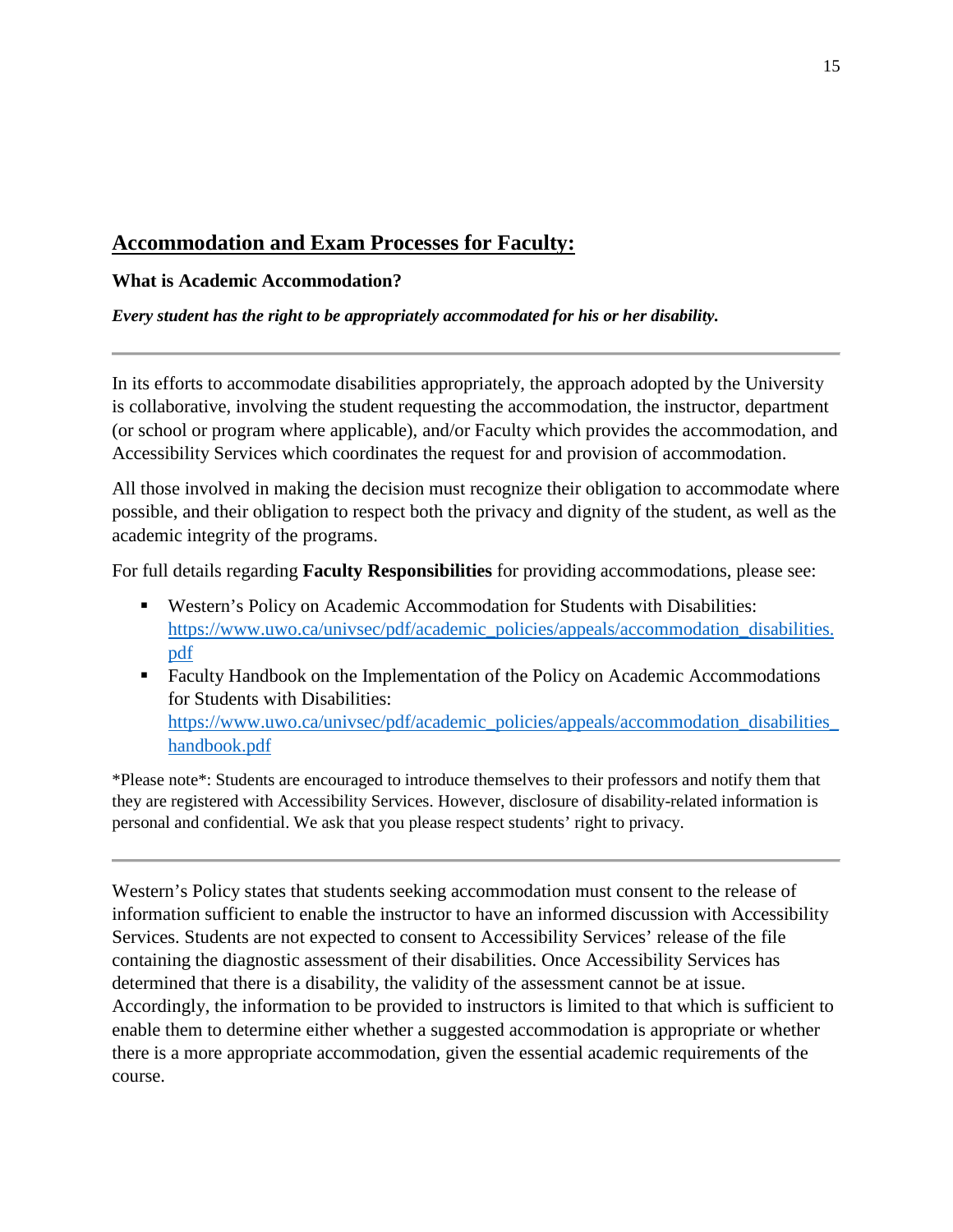#### **Process for Providing Accommodations for Students with Disabilities**

- 1. Students with disabilities register with Accessibility Services, provide documentation of their disability from a professional who is qualified to diagnose the condition, and are required to meet with an Accessibility Counsellor to request academic accommodation. This process is set out in Western's Policy on Academic Accommodation for Students with Disabilities<sup>[3](#page-16-0)</sup>.
- 2. Accessibility Services will send faculty members an email notification if a student is requesting accommodations in their class, as well as a link to the Extranet. Faculty will follow the SSD wheelchair symbol in the Extranet in order to review the student's recommended accommodations, click on the green button to agree to the accommodations, and input exam information. Please see the following link for step by step guide on all aspects of the accommodation process: <https://www.extranet.uwo.ca/extranet/AccomExams/faculty.cfm>
- 3. The decision whether to accept an accommodation suggested by Accessibility Services rests with the instructor in the first instance. The instructor, Chair, or Dean may appeal suggested accommodation only if it would compromise the academic integrity of the course or program.

### **Writing Exams with Accommodations – Process for Faculty**

Accessibility Services arranges all accommodations for all students with disabilities writing exams under their administration. The process is as follows:

- 1. Students registered with Accessibility Services are responsible for notifying Accessibility Services of any tests, quizzes and examinations they want to write with our service.
- 2. For term tests, Accessibility Services will send Faculty an "Exam Delivery Request" email approximately 10 days prior to the test date indicating the number of students in the course who have requested accommodations and which also provides information about exam delivery options.

Exam Delivery Options will include:

- 1. Leave a copy with the Faculty Secretary for pick up by Accessibility Services (by noon, 2 business days prior to the exam).
- 2. Drop exams off directly to room W160 (by noon, 2 business days prior to the exam).
- 3. Use the Exam File Uploader accessed through the Faculty Extranet (by noon, 2 business days prior to the exam). A web link will be provided in the email.

<span id="page-16-0"></span><sup>&</sup>lt;sup>3</sup> Faculty Handbook on the Implementation of the Policy on Academic Accommodations for Students with Disabilities: https://www.uwo.ca/univsec/pdf/academic\_policies/appeals/accommodation\_disabilities\_handbook.pdf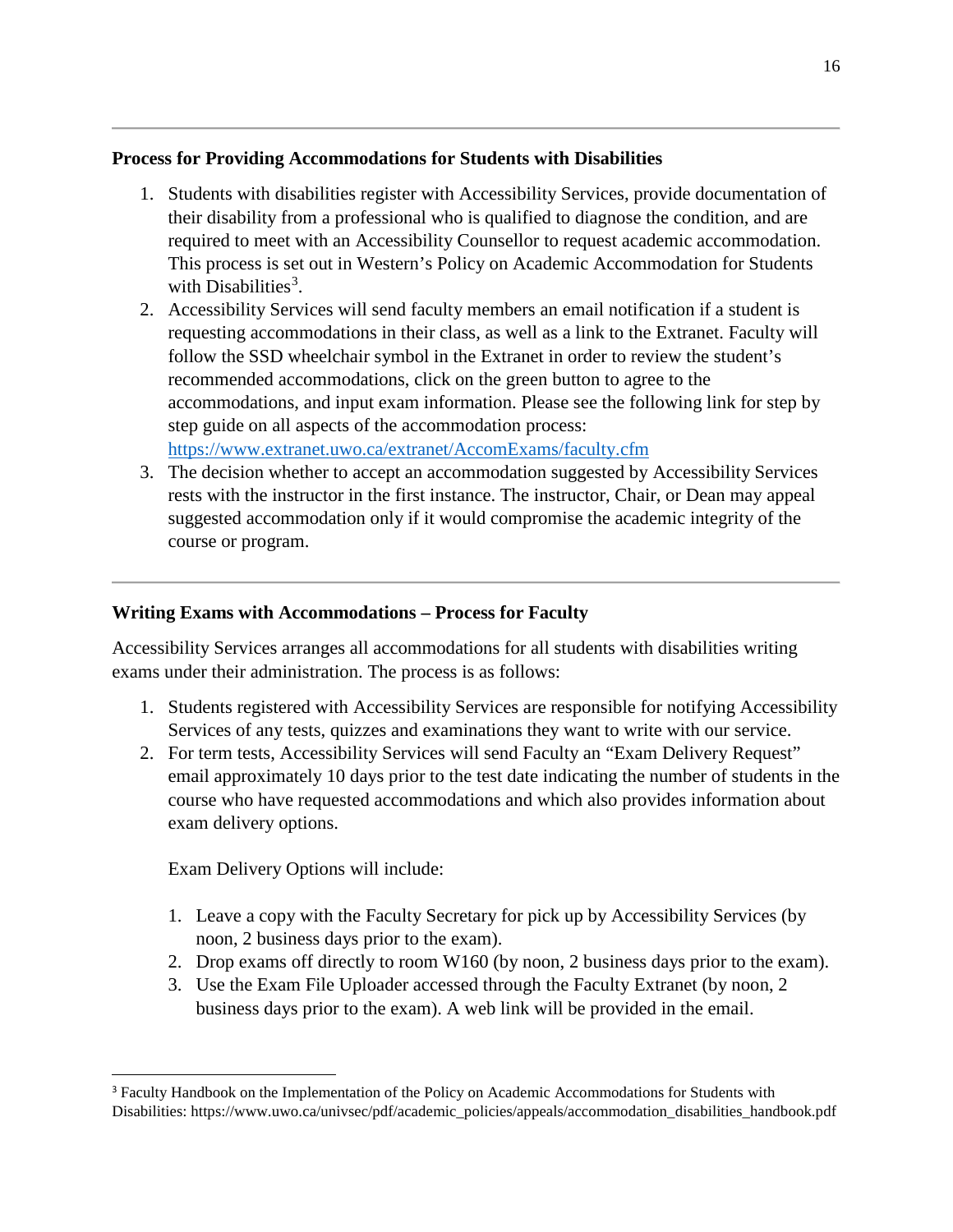\*Please Note\*: In support of the preparation required for the large amount of individual exams processed on a daily basis, the Senate has determined that all exams need to be submitted to the Accommodated Exams office TWO full business days prior to the exam date. A policy regarding this has been approved and passed by the Senate. To view this policy, please visit:

[https://www.uwo.ca/univsec/pdf/academic\\_policies/appeals/accommodation\\_disabilities.pdf](https://www.uwo.ca/univsec/pdf/academic_policies/appeals/accommodation_disabilities.pdf)

3. Mid-Year and Final Examinations scheduled by the Office of the Registrar will be obtained from the Office of Enrolment Services, at King's.

If you have any questions about exam accommodations, we would be happy to assist. Please call the Accessibility, Counselling & Student Development office at 519-433-3491 ext. 4321. For questions about the administration of an exam, call the Coordinator, Accommodated Exams at 519-433-3491 ext. 4568.

# **FAQ (Frequently Asked Questions):**

**1. Who do I contact if I have questions or concerns regarding a student's recommended accommodations?**

You can contact King's Accessibility Services at 519-433-3491 ext. 4321.

## **2. Who is eligible for accommodations and support?**

Students with disabilities registered with Accessibility Services, who have provided documentation of their disability from a professional who is qualified to diagnose the condition.

## **3. What types of disabilities are served by Ontario Universities[4?](#page-17-0)**

Any disability that would fall under the Human Rights Code guidelines can be served. The following is a brief, but not complete list:

- Attention Deficit/Hyperactivity Disorder
- Blind, visually impaired
- Chronic Illnesses (diabetes, heart conditions, fibromyalgia, chronic fatigue)
- Deaf, deaf, deafened, hard of hearing
- **Learning Disabilities**
- Mental Health (depression, anxiety disorder, bi-polar disorder)
- Physical (quadriplegic, paraplegic, repetitive strain injury)
- **Temporary disabilities**

l

## **4. What policies or legislation direct what I do for students with disabilities?**

Primarily, Western's Policy on Academic Accommodation for Students with Disabilities:

<span id="page-17-0"></span><sup>4</sup> http://www.idia.ca/web/index.php?option=com\_content&view=article&id=7&Itemid=10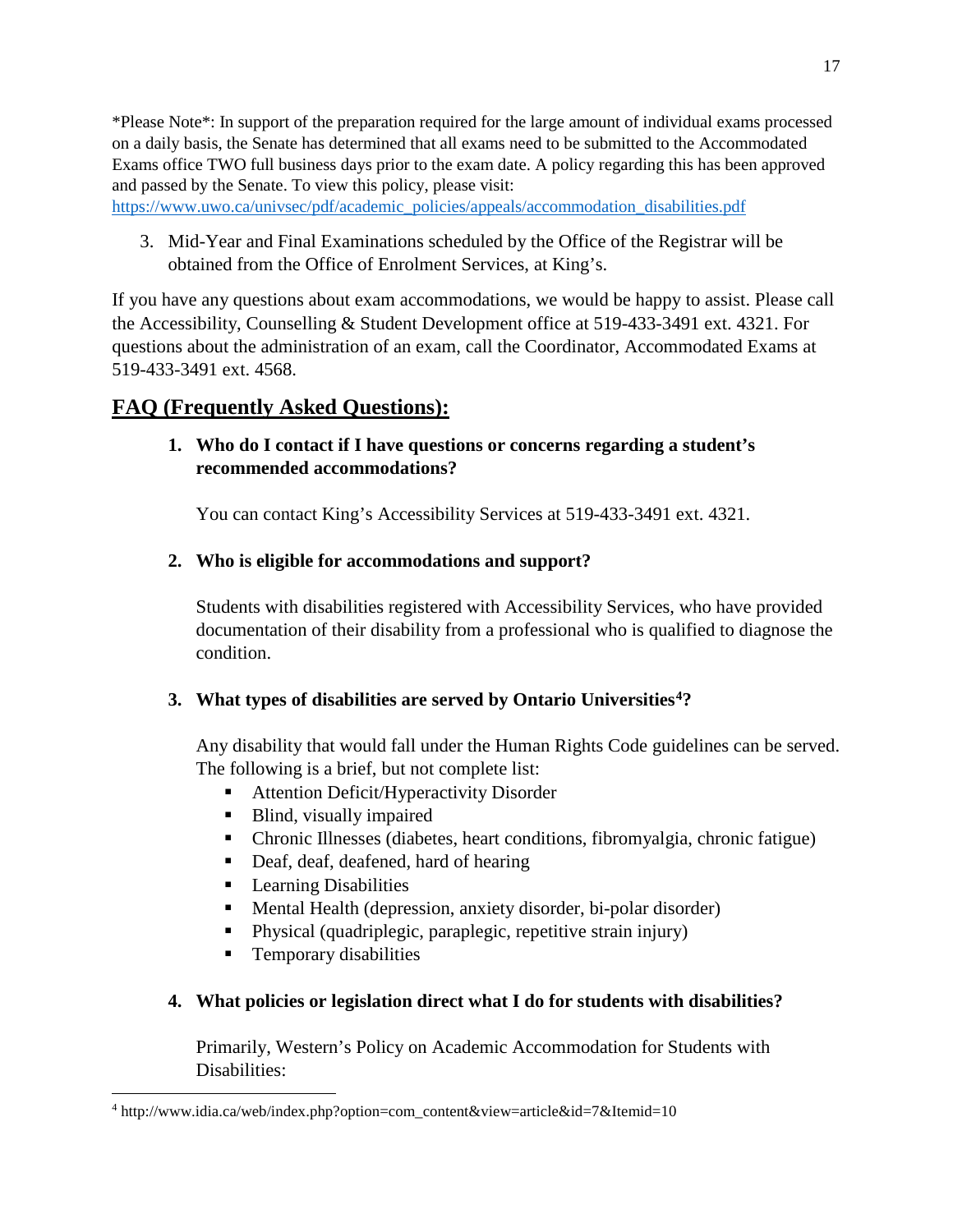[https://www.uwo.ca/univsec/pdf/academic\\_policies/appeals/accommodation\\_disabilit](https://www.uwo.ca/univsec/pdf/academic_policies/appeals/accommodation_disabilities.pdf) [ies.pdf](https://www.uwo.ca/univsec/pdf/academic_policies/appeals/accommodation_disabilities.pdf)

Additionally, King's Discrimination and Harassment Policies, the Ontario Human Rights Code and the Accessibility for Ontarians with Disabilities Act. See the Policies section of this document for more information.

### **5. Who do I call if I have questions about the administration of exams?**

If you have any questions about the administration of the accommodated exams, please call the Coordinator, Accommodated Exams at 519-433-3491 ext. 4568.

You can also visit Western's FAQ and Step by Step guides regarding exams: <https://www.extranet.uwo.ca/extranet/AccomExams/faculty.cfm>

## **6. I have received notifications about several students in my course who use your service. Should I forward a copy of all my tests and exams prior to the test date?**

Accessibility Services will always notify you in advance by sending an "Exam Delivery Request" email if any student in the course has requested to write a term test with our service.

## **7. The student's recommended exam accommodation is use of word processor, but I don't want the student to have access to the internet.**

Our exam computers do not have internet access.

## **8. I would like to check in on my student(s) during the exam in case there are any questions. How will I know where the student(s) is writing?**

There is a *schedule* icon in the SSD section of the Extranet that provides the student(s) exam location. A link will be provided to the Extranet in the initial "Exam Delivery Request" email sent to Faculty.

#### **9. Where do I go for assistance with providing accessible material for class?**

Information and resources are also provided in this document under "Improving Accessibility in Courses". And you can consult the King's "Accessible in Teaching" brochure for more suggestions on ensuring accessible course materials and classrooms: *Strategies and Requirements for Supporting an Accessible Learning Environment.* [http://kings.uwo.ca/kings/assets/File/depts/hr/aoda/Accessible-](http://kings.uwo.ca/kings/assets/File/depts/hr/aoda/Accessible-Teaching-brochure.pdf)[Teaching-brochure.pdf](http://kings.uwo.ca/kings/assets/File/depts/hr/aoda/Accessible-Teaching-brochure.pdf)